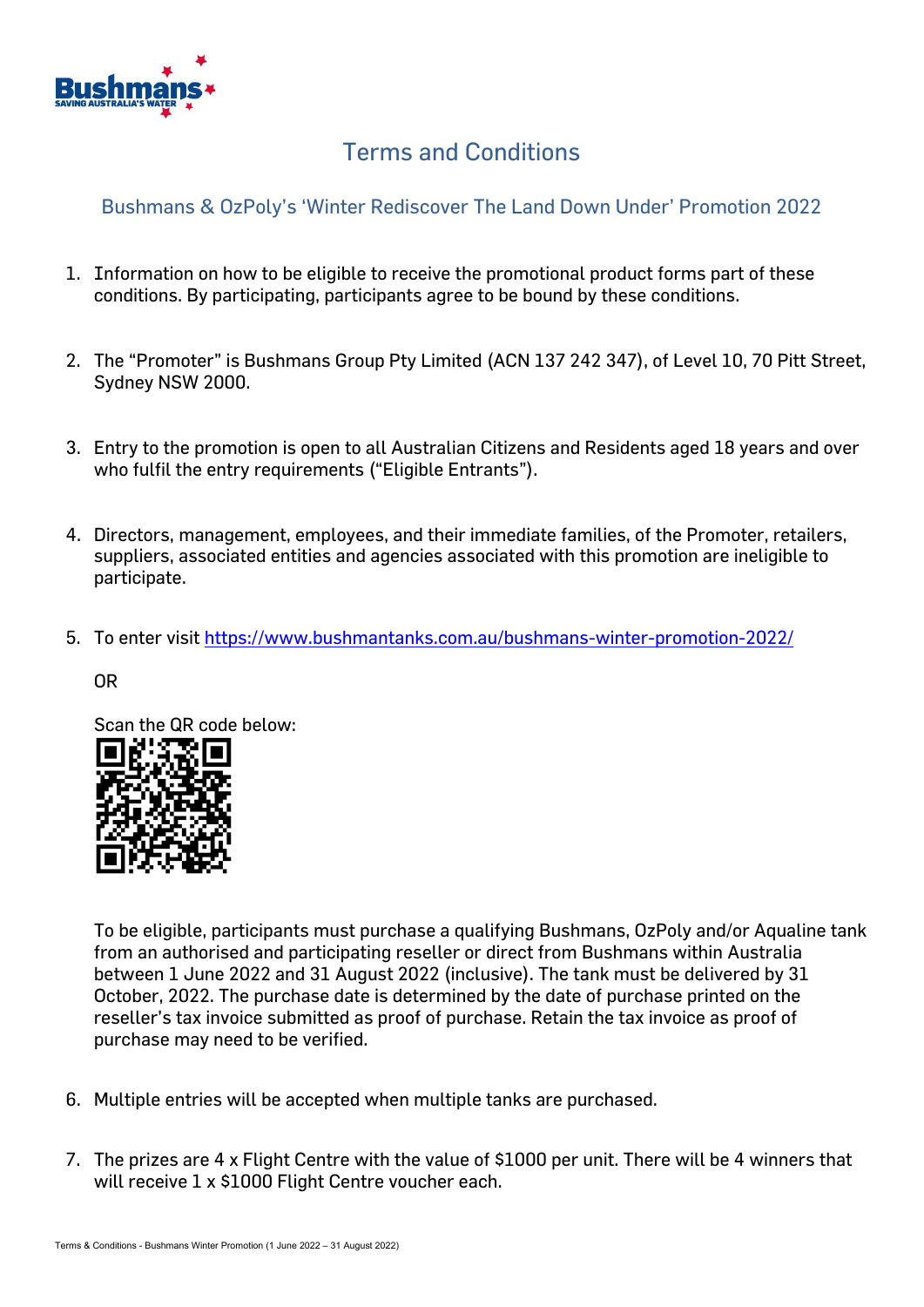8. The promoter has allocated one winner to be drawn in the each of the following states NSW, SA, QLD and VIC. See the unit allocation below.

| <b>State</b> | <b>Units allocated</b> |
|--------------|------------------------|
| <b>NSW</b>   |                        |
| SА           |                        |
| QLD          |                        |
| VIC.         |                        |

- 9. The promotion commences at 8.00 [EST] on June 1, 2022 and closes at 18.00 [EST] on August 31, 2022 ("Promotional Period").
- 10.Entries close October 31, 2022.
- 11. The draw will take place: at 11 am [EST] on 8 November 2022 at 15 Cb Fisher Dr, Cavan SA 5094.
- 12. The winners will be notified by email within 4 working days of the draw and no later than 14 November 2022.
- 13.The name of the winners may be published on Bushmans website and Bushmans social media pages.
- 14.The prize will be delivered to the winners no later than 8 weeks after the winners are drawn, and no later than 3 January 2023.
- 15.Prizes are not transferable or exchangeable and cannot be redeemed for cash or any other form of compensation. The Promoter's decision is final and binding - no correspondence will be entered into. The Promoter accepts no responsibility for late, lost, or misdirected entries or other communications. Entries will be deemed void if illegitimate, forged, manipulated, or tampered with in any way. If for any reason a winner does not take an element of the prize at the time stipulated by the Promoter, then that element of the prize will be forfeited by the winner and neither cash nor any other form of compensation will be supplied in lieu of that element of the prize. The value of each prize is accurate as at the date of application for permits (if any) for this promotion. The Promoter accepts no responsibility for any variation in the value of a prize after that date. If for any reason the prize is not available, the Promoter reserves the right to substitute another item for it, in its sole discretion, of equal or higher value, subject to the approval of the gaming authorities in each state or territory (if applicable).
- 16.The Promoter shall not be liable for any loss, damage or injury suffered (even if caused by negligence) as a result of accepting and/or using a promotional product, except for any liability which cannot be excluded by law.